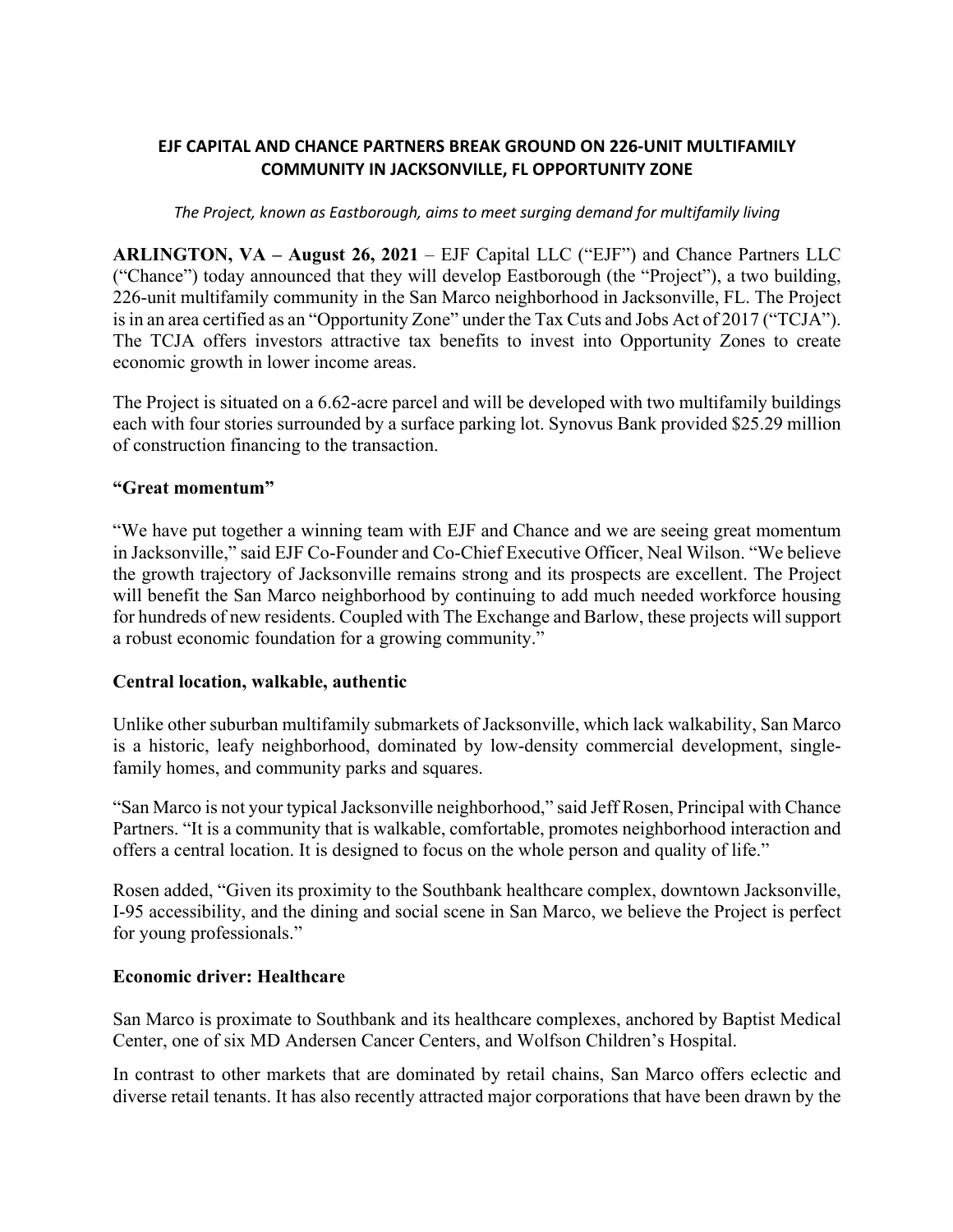market dynamics. Regency Centers broke ground on a Publix-anchored retail center this year located in the heart of San Marco. It is expected to open in late 2022.

"Eastborough is well-located to attract renters who previously did not have new, Class A rental options in San Marco," said Asheel Shah, EJF's Senior Managing Director and Head of Real Estate Development. "It is also attractive to employees who desire to cut their commute by living closer to their place of work, and satisfies the national trend toward living in urban, mixed-use communities."

The Project also benefits from the rapidly growing Jacksonville MSA, which is the fourth largest in Florida by population, with nearly 1.56 million residents. The Jacksonville region has added nearly 211,000 persons since 2010, up roughly 15.6 percent, which is more than double the national growth rate. Healthcare is projected to be one of the fastest growing sectors in the region through 2028, adding more than 15,600 jobs, according to state employment projections.

## **About EJF Capital**

EJF Capital LLC is a global alternative asset management firm headquartered outside of Washington, D.C. As of June 30, 2021, EJF manages approximately \$6.0 billion across a diverse group of alternative asset strategies. The firm was founded in 2005 by Manny Friedman and Neal Wilson. Since inception, EJF has focused on regulatory event-driven investment themes including its strategy to invest in Opportunity Zones.

EJF formed the EJF OpZone Fund I LP and the EJF OpZone Fund II LP (the "Funds") to take advantage of certain benefits provided by the TCJA. If you would like more information on the Funds, please visit http://ejfopzone.com or contact EJF Investor Relations at investorrelations@ejfcap.com.

## **About Chance Partners**

Chance Partners LLC is fully integrated real estate firm specializing in the acquisition and development of high quality, infill, multifamily and mixed-use communities. Backed by a deep understanding of the markets, a commitment to excellence and a track record of success, Chance Partners, led by Judd Bobilin and Jeffrey Rosen, is redefining its targeted communities, one building at a time. Since 2010, the company has developed or acquired more than \$500 million of premier assets ranging from multifamily and student housing to hospitality and retail in strategic walkable locations throughout the Southeast. Chance Partners provides the full suite of investment management, asset management and development services to minimize risk in each investment opportunity. Chance Partners has a successful track record working alongside multiple communities, institutional equity partners, and national and community lenders.

For more information regarding this press release, contact: Susan Masucci | (904) 994-0448 | susan@createaruckus.com

## **Contacts**

## **Media Contacts**: